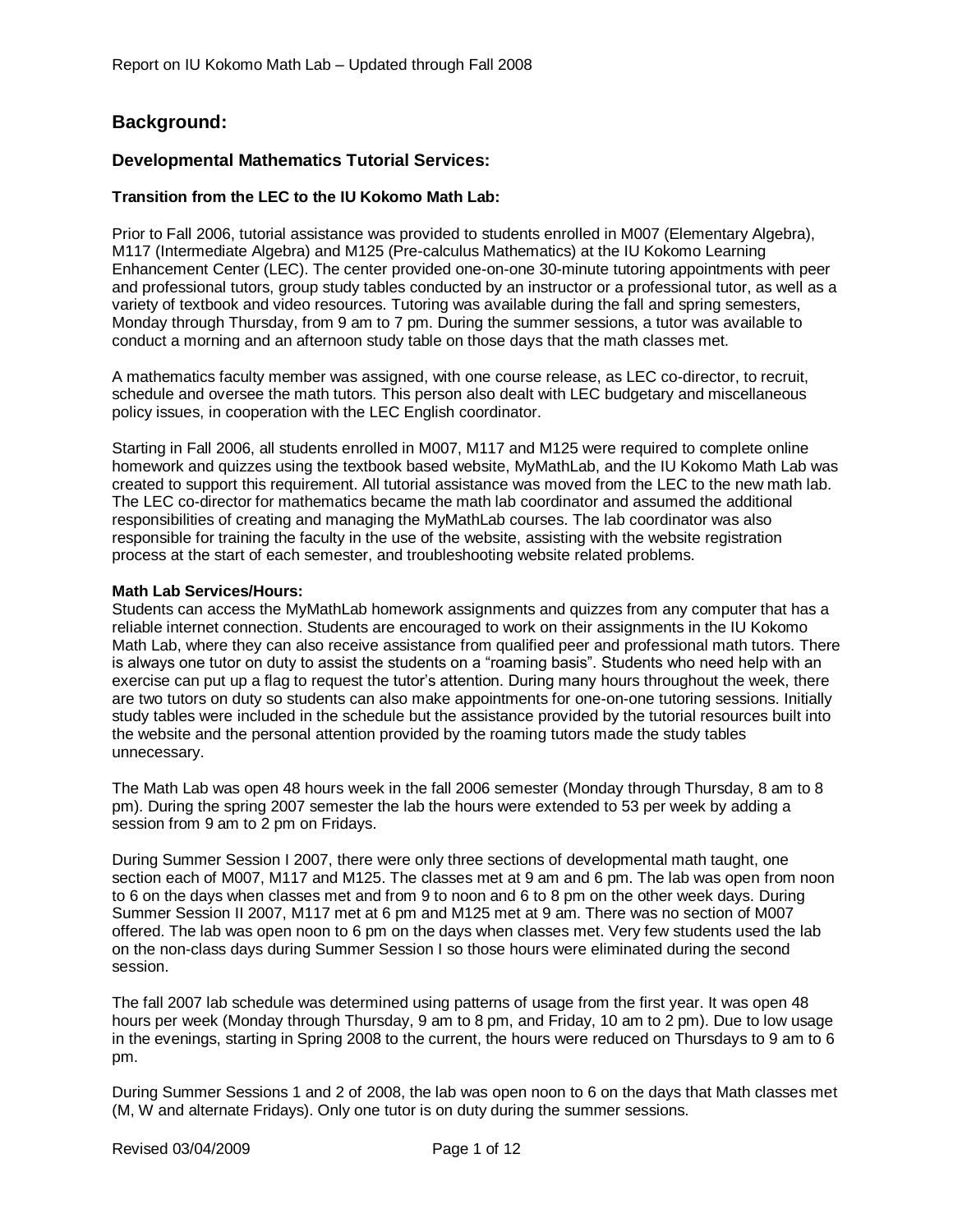Whenever the lab is open there is at least one peer or professional tutor on duty. In order to allow for oneon-one appointments, there are two tutors on duty during many time periods during the week. The number of available one-on-one tutoring hours has varied:

Fall 2006: 15.5 hours each week Spring 2007: ?? Fall 2007: 31 hours per week Spring 2008: 27 hours per week Fall 2008: 25 hours per week Spring 2009: 16.5 hours per week

## **Measures of effectiveness:**

# **Student visit data (developmental students – M007, M117, M125):**

The tables show, for each semester indicated, the number of students who made at least one visit to the LEC or Math Lab, the total number of visits made by all students who used the LEC or Math Lab, and the approximate ABC rate for those students who visited the LEC. Separate tables are provided with DFW rates for students using the Math lab later in this report. The approximate number of students enrolled in a developmental math class at the start of the semester is provided for selected semesters. This data was not routinely included in the LEC end-of-semester reports.

#### **NOTES:**

The totals for the LEC include one-on-one tutoring as well as study table visits.

Starting in Fall 2006, students were strongly encouraged to complete a course pretest and a course posttest, which required visits to the lab. Some students never visited the lab at any other time during the semester, so the increase in number of students served is inflated by the mandatory testing visits.

| Year |     |                                           | (w/o ZZ)                                                                                          |                                                                                                                                  |
|------|-----|-------------------------------------------|---------------------------------------------------------------------------------------------------|----------------------------------------------------------------------------------------------------------------------------------|
|      |     |                                           |                                                                                                   |                                                                                                                                  |
| 2002 |     |                                           |                                                                                                   |                                                                                                                                  |
|      |     |                                           |                                                                                                   |                                                                                                                                  |
|      |     |                                           |                                                                                                   |                                                                                                                                  |
| 2004 |     |                                           | 54.1                                                                                              |                                                                                                                                  |
| 2004 |     | 992                                       | 44.1                                                                                              |                                                                                                                                  |
| 2005 |     |                                           |                                                                                                   |                                                                                                                                  |
| 2005 | 172 | 1022                                      |                                                                                                   | 802                                                                                                                              |
|      | 142 |                                           | 57.1                                                                                              |                                                                                                                                  |
|      |     |                                           |                                                                                                   | Number enrolled:                                                                                                                 |
| 2006 |     |                                           |                                                                                                   | 682                                                                                                                              |
| 2007 |     |                                           |                                                                                                   | 580                                                                                                                              |
| 2007 | 381 |                                           |                                                                                                   | 611                                                                                                                              |
|      | 251 |                                           |                                                                                                   | 454                                                                                                                              |
| 2008 |     |                                           |                                                                                                   | 569                                                                                                                              |
|      |     | Number of<br>2003<br>2003<br>2006<br>2008 | Number of<br> Students served visits<br>110<br>93<br>104<br>98<br>168<br>140<br>525<br>265<br>306 | l% ABC<br>708<br>66.4<br>436<br>60.2<br>499<br>59.6<br>604<br>50.0<br>764<br>50.9<br>835<br>3726<br>1418<br>2564<br>1712<br>1799 |

### **FALL AND SPRING:**

**(\* student count and visit count is for M007, M117 and M125 only; other semesters might include M118 and M119 students in visit total, student total)**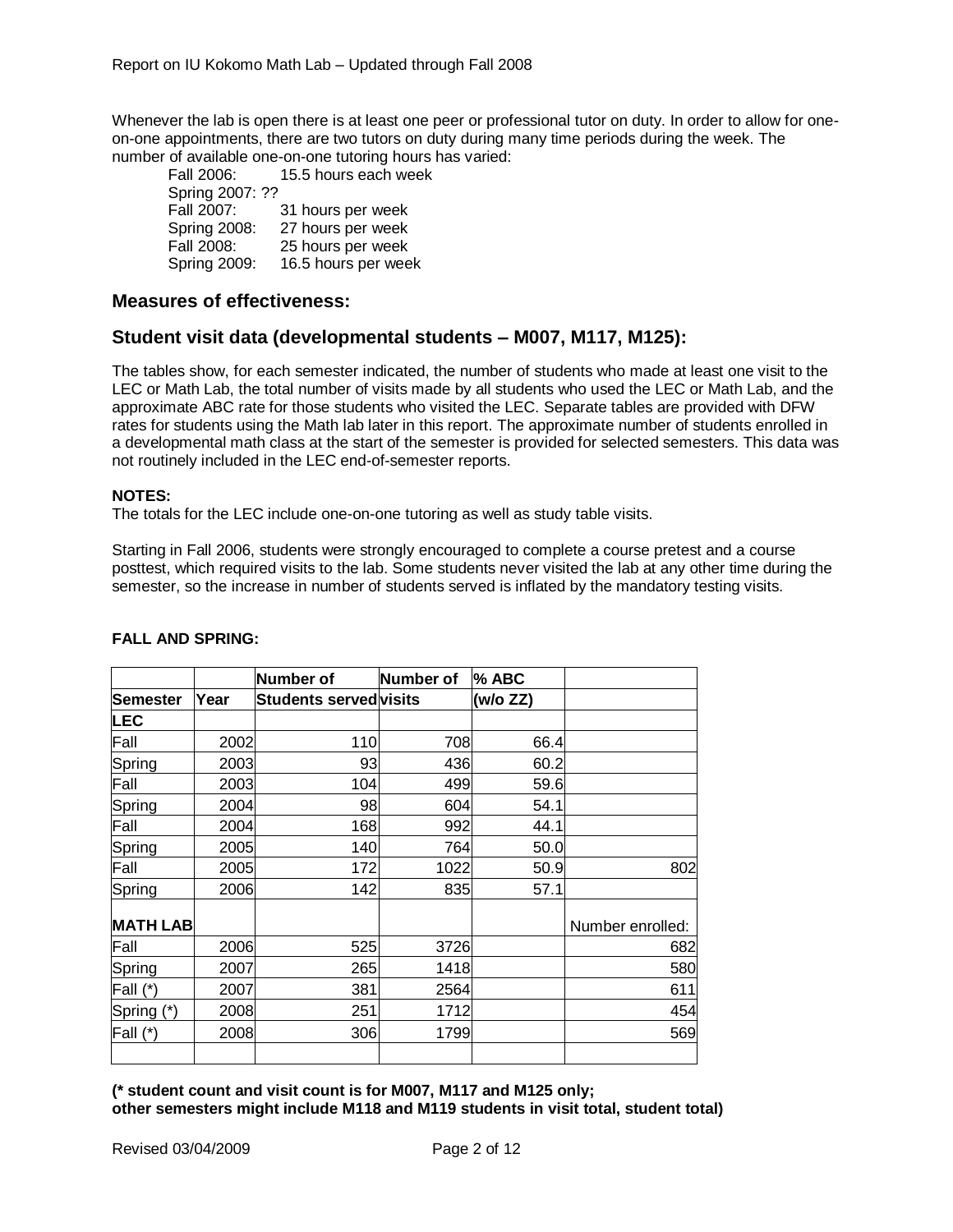#### **OBSERVATIONS:**

While the number of students served and total number of visits have increased dramatically with the introduction of the math lab, the percentage of students who use the lab regularly is well below 20% (see section on DFW rates). This is an area that requires attention in future semesters.

The lab does not have an electronic sign-in procedure. While it is relatively easy to determine the total number of students who have visited the lab during the semester from the sign-in sheets, the data must all be entered into a spreadsheet to determine the number of actual students and the number of visits made by each student. These values for Fall 2007 will be available later during the spring semester. **SUMMER:**

|                 |      | Number of                    | Number of | % ABC |                 |
|-----------------|------|------------------------------|-----------|-------|-----------------|
| lSemester       | Year | <b>Students servedvisits</b> |           |       |                 |
| <b>LEC</b>      |      |                              |           |       |                 |
| Summer I        | 2003 | 21                           | 64        | 61.9  |                 |
| Summer II       | 2003 |                              | 14        | 100   |                 |
| lSummer I       | 2004 | 11                           | 36        | 72.7  |                 |
| Summer II       | 2004 | 4                            | 5         | 25    |                 |
| Summer I        | 2005 | 24                           | 111       | 75    |                 |
| Summer II       |      | 2005 not offered             |           |       |                 |
| Summer I        | 2006 | 15                           | 52        | 66.7  |                 |
| Summer II       |      | 2006 not offered             |           |       |                 |
| <b>MATH LAB</b> |      |                              |           |       | Number enrolled |
| Summer I        | 2007 | 28                           | 97        |       | (*) 62          |
| Summer II       | 2007 | 37                           | 141       |       | 58              |
| Summer I        | 2008 | 45                           | 163       |       | 74              |
| Summer II       | 2008 | 28                           | 86        |       | 52              |

#### **(\*) Summer data includes M007, M117 and M125 students only. Summer I: One section each of M007, M117 and M125/MA153 Summer II: One section each of M117 and M125/MA153**

# **NOTE:**

Due to the lack of an electronic sign-in procedure, determining the number of students served is timeintensive and has not been done for the summer sessions.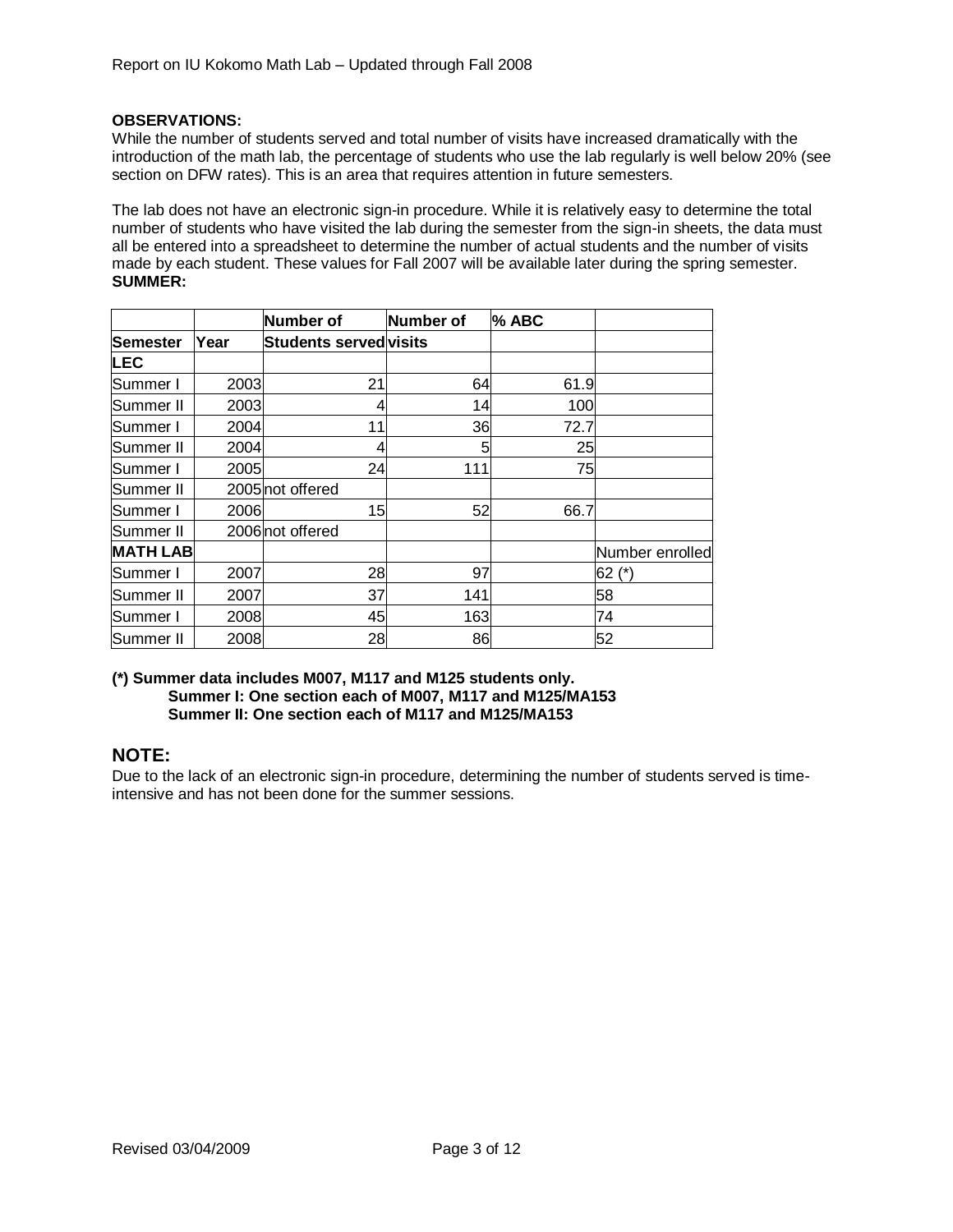All students are strongly encouraged to complete a pretest and a posttest. The 5<sup>th</sup> through 8<sup>th</sup> rows of this table show the number (and percentage of all enrolled) who have attended the lab more than twice.

| Number of<br>students<br>with visit<br>count/<br>percent of<br>enrolled | Fall<br>2006<br>682<br>enrolled | <b>Spring</b><br>2007<br>580<br>enrolled | Fall<br>2007<br>611<br>enrolled | <b>Spring</b><br>2008<br>454<br>enrolled | Fall<br>2008<br>569<br>enrolled | <b>Spring</b><br>2009<br>401<br>enrolled |
|-------------------------------------------------------------------------|---------------------------------|------------------------------------------|---------------------------------|------------------------------------------|---------------------------------|------------------------------------------|
| At least 1                                                              | 521                             | 252                                      | 387                             | 251                                      | 306                             |                                          |
|                                                                         | 76.4%                           | 43.4%                                    | 63.3%                           | 55.3%                                    | 53.8%                           |                                          |
| At least 2                                                              | 381                             | 181                                      | 286                             | 189                                      | 200                             |                                          |
|                                                                         | 55.9%                           | 31.2%                                    | 46.8%                           | 41.6%                                    | 35.1%                           |                                          |
| More than<br>$\mathbf{2}$                                               | 293                             | 132                                      | 216                             | 155                                      | 156                             |                                          |
|                                                                         | 43.0%                           | 22.8%                                    | 35.4%                           | 34.1%                                    | 27.4%                           |                                          |
| More than<br>10                                                         | 109                             | 46                                       | 70                              | 46                                       | 51                              |                                          |
|                                                                         | 16.0%                           | 7.9%                                     | 11.5%                           | 10.1%                                    | $9.0\%$                         |                                          |

| Number of<br>students<br>with visit<br>count/<br>percent of<br>enrolled | <b>Summer</b><br><b>One</b><br>2007<br>62<br>enrolled | <b>Summer</b><br>Two<br>2007<br>58<br>enrolled | <b>Summer</b><br><b>One</b><br>2008<br>74<br>enrolled | <b>Summer</b><br>Two<br>2008<br>52<br>enrolled | <b>Summer</b><br><b>One</b><br>2009<br>enrolled | <b>Summer</b><br>Two<br>2009<br>enrolled |
|-------------------------------------------------------------------------|-------------------------------------------------------|------------------------------------------------|-------------------------------------------------------|------------------------------------------------|-------------------------------------------------|------------------------------------------|
| At least 1                                                              | 28                                                    | 37                                             | 45                                                    | 28                                             |                                                 |                                          |
|                                                                         | 45.2%                                                 | 63.8%                                          | 60.8%                                                 | 53.8%                                          |                                                 |                                          |
| At least 2                                                              | 16                                                    | 26                                             | 33                                                    | 16                                             |                                                 |                                          |
|                                                                         | 25.8%                                                 | 44.8%                                          | 44.6%                                                 | 30.8%                                          |                                                 |                                          |
| More than<br>$\mathbf{2}$                                               | 9                                                     | 20                                             | 22                                                    | 12                                             |                                                 |                                          |
|                                                                         | 14.5%                                                 | 34.5%                                          | 29.7%                                                 | 23.1%                                          |                                                 |                                          |
| More than<br>5                                                          | 6                                                     | 7                                              | 8                                                     | 4                                              |                                                 |                                          |
|                                                                         | 9.7%                                                  | 12.1%                                          | 10.8%                                                 | 7.7%                                           |                                                 |                                          |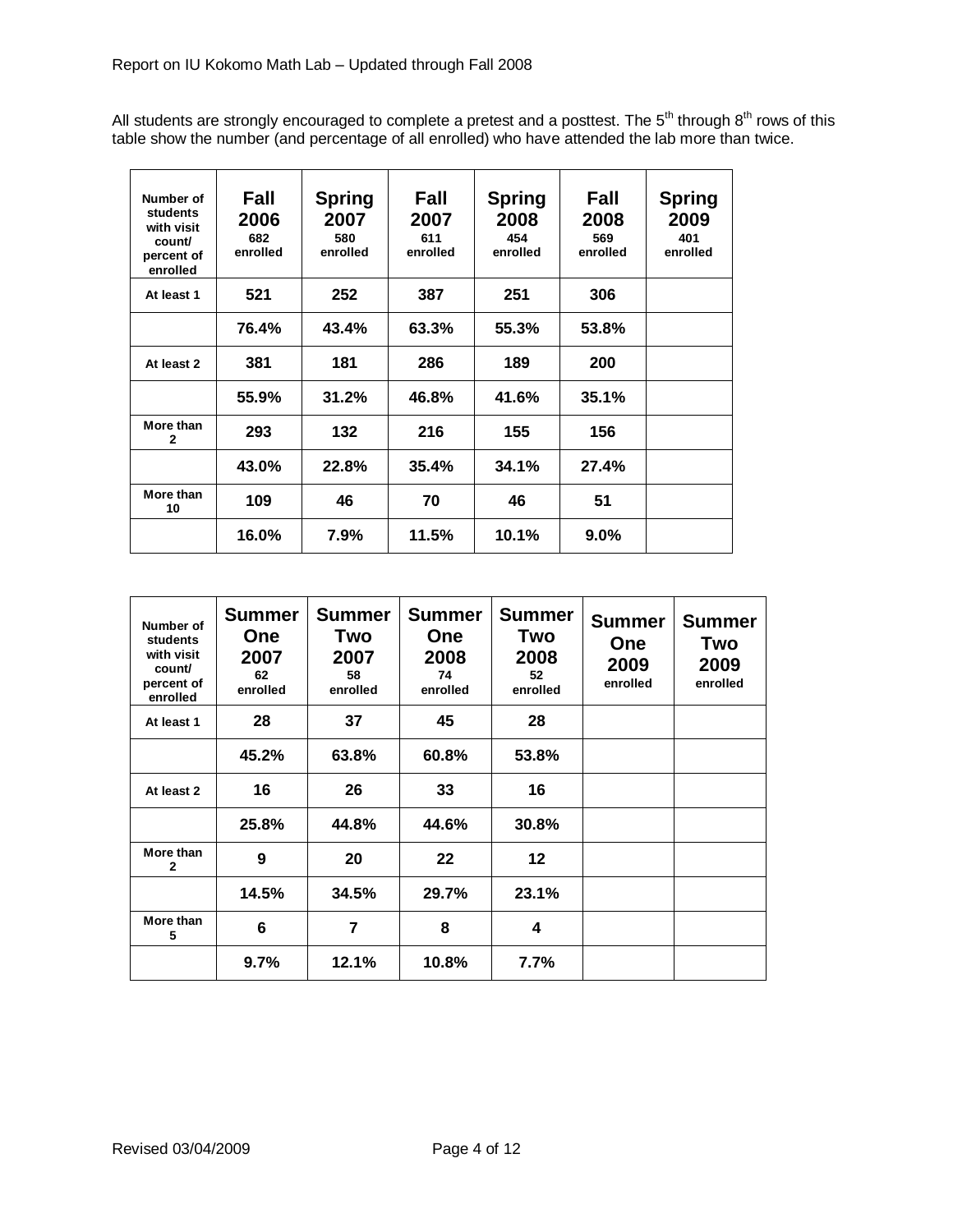# **IU Kokomo Math Lab TUTORING appointment usage:**

It was expected that the need for one-on-one tutoring would decline with the use of MyMathLab because the students have immediate access to online help. The data supports this prediction.

|                                             | <b>M007</b> | M117  | M <sub>125</sub> | totals |
|---------------------------------------------|-------------|-------|------------------|--------|
| <b>Number of students using</b><br>tutoring | 44          | 76    | 42               | 162    |
| <b>Total number of</b><br>appointments      | 276         | 435   | 276              | 987    |
| Percentage by appointment                   | 28.0%       | 44.1% | 28.0%            |        |

# **FALL 2005: (BEFORE using MyMathLab)**

# **SPRING 2006: (BEFORE using MyMathLab)**

|                                                             | <b>M007</b> | M117  | M125  | totals |
|-------------------------------------------------------------|-------------|-------|-------|--------|
| <b>Number of students using</b><br>tutoring                 | 40          | 35    | 47    | 122    |
| <b>Total number of</b><br>appointments<br>(or study tables) | 208         | 309   | 228   | 745    |
| Percentage by appointment                                   | 27.9%       | 41.5% | 30.6% |        |

# **FALL 2006: (After the introduction of MyMathLab)**

|                                             | <b>M007</b> | M117  | M125  | totals |
|---------------------------------------------|-------------|-------|-------|--------|
| <b>Number of students using</b><br>tutoring |             | 16    |       | 27     |
| <b>Total number of</b><br>appointments      | 8           | 42    | 24    | 74     |
| Percentage of<br>appointments               | 10.8%       | 56.8% | 32.4% |        |

# **SPRING 2007: (After the introduction of MyMathLab)**

|                                             | <b>M007</b> | M117 | M125  | totals |
|---------------------------------------------|-------------|------|-------|--------|
| <b>Number of students using</b><br>tutoring | 5           |      | 12    | 18     |
| <b>Total number of</b><br>appointments      | 8           |      | 44    | 53     |
| Percentage of<br>appointments               | 15.1%       | 1.9% | 83.0% |        |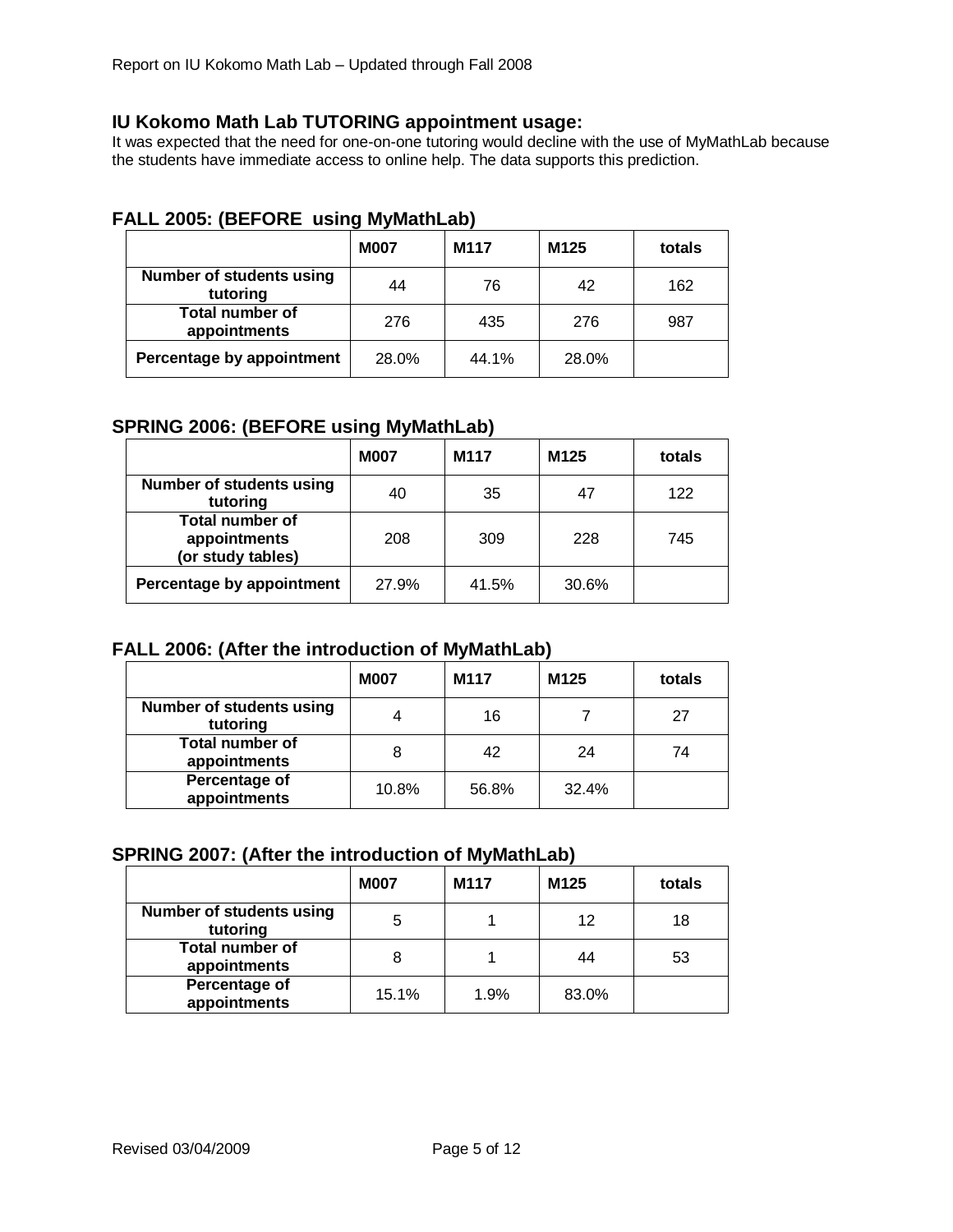# **FALL 2007:**

|                                             | <b>M007</b> | M <sub>117</sub> | M125  | totals |
|---------------------------------------------|-------------|------------------|-------|--------|
| <b>Number of students using</b><br>tutoring | 8           | 5                | 12    | 25     |
| <b>Total number of</b><br>appointments      | 26          | 14               | 40    | 80     |
| Percentage of<br>appointments               | 32.5%       | 17.5%            | 50.0% |        |

# **SPRING 2008:**

|                                             | <b>M007</b> | M117  | M <sub>125</sub> | totals |
|---------------------------------------------|-------------|-------|------------------|--------|
| <b>Number of students using</b><br>tutoring | 6           | 6     |                  | 18     |
| <b>Total number of</b><br>appointments      | 20          | 18    | 16               | 54     |
| Percentage of<br>appointments               | 37.0%       | 33.3% | 29.6%            |        |

# **FALL 2008:**

|                                             | <b>M007</b> | M117  | M125  | totals |
|---------------------------------------------|-------------|-------|-------|--------|
| <b>Number of students using</b><br>tutoring |             |       | 10    | 21     |
| <b>Total number of</b><br>appointments      |             | 13    | 31    | 51     |
| Percentage of<br>appointments               | 13.7%       | 25.5% | 60.8% |        |

## **NOTES:**

The help provided by the roaming tutor varied from a quick explanation of a student's error to an extended session, equivalent to a one-on-one appointment. If a student had many questions, and there were no other students requesting help at that time, the tutor worked with the student until the material was understood. We did not record these sessions as one-on-one sessions since no appointment had been made.

The lab will continue to offer appointments for one-on-one tutoring so that students can be guaranteed 30 minutes of undivided attention.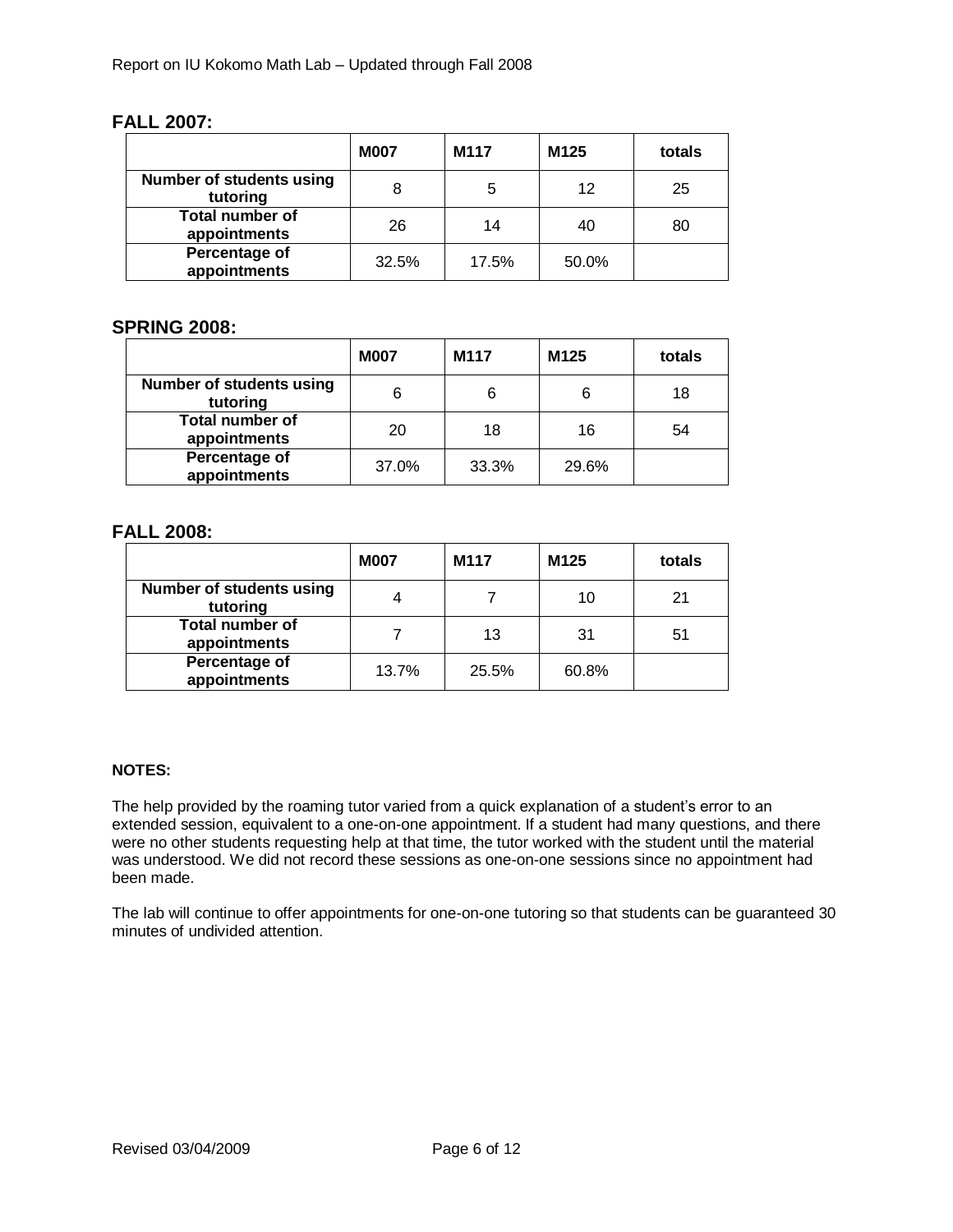# **Instructional Support for M118 (Finite Mathematics) and M119 (Survey of Calculus):**

Prior to spring 2007, students enrolled in M118 and M119 had no assistance available outside of class other than their instructors' office hours. Attempts were made to hire tutors to work with these students but qualified candidates could not be recruited.

During spring 2007, the Dean provided the lab coordinator with an additional course release to provide approximately 10 hours of study sessions per week, on a drop-in basis, for students enrolled in M118 and M119. Study sessions for the M118 and M119 students were conducted by the lab coordinator during the fall 2007 semester as well.

## **Measures of effectiveness: Student visit data (M118 and M119) SPRING 2007 through FALL 2008:**

During the spring semester, 33 students made use of the lab study sessions, with a total of 173 visits over the course of the semester.

In the fall semester, 37 students attended the study sessions, with a total of 185 visits.

In Spring 2008, 20 students made a total of 139 visits.

During the fall semester of 2008, 30 students made a total of 96 visits.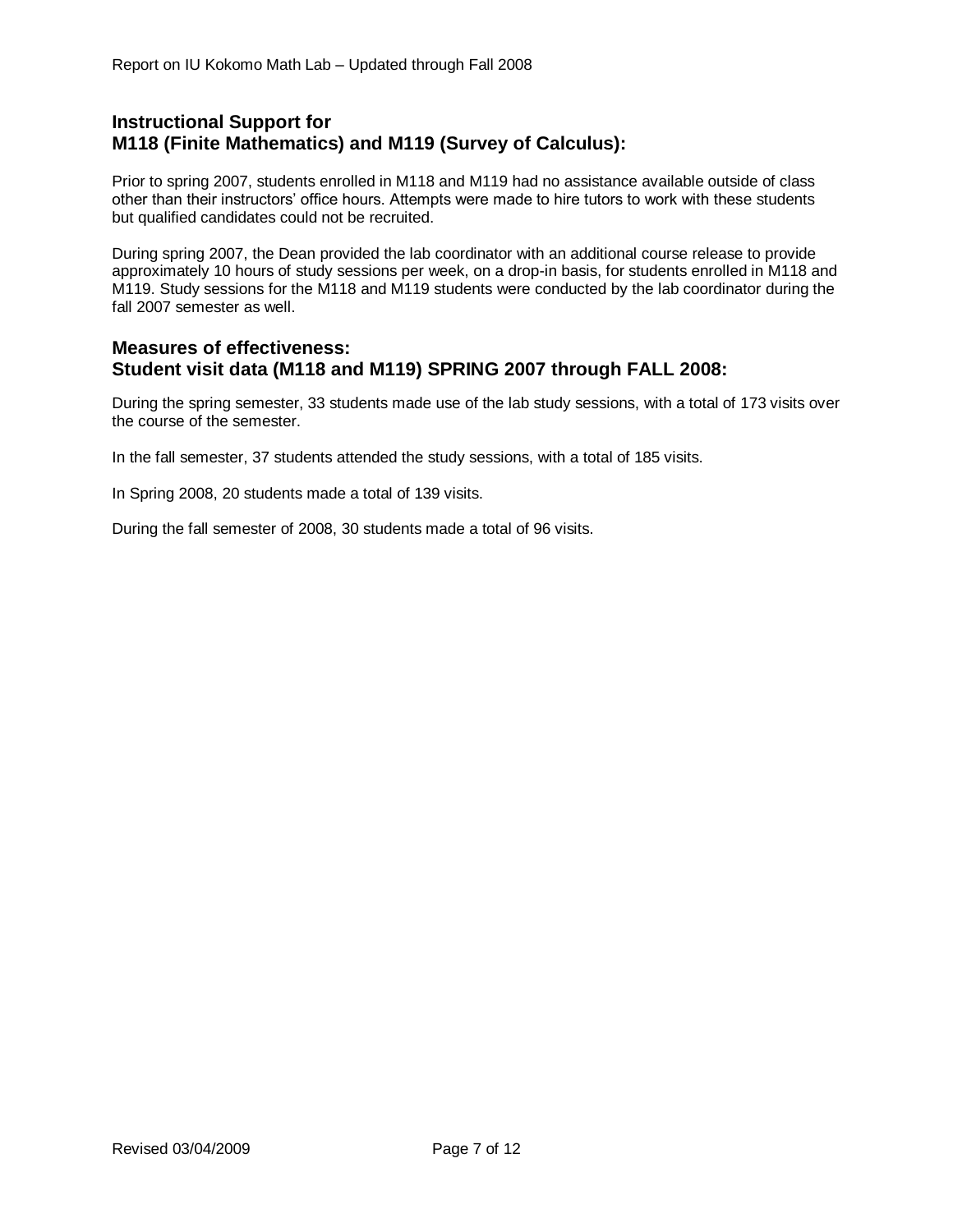# **Grade distributions of students using the M118/M119 help sessions in the lab:**

### **SPRING 2007:**

**Note:** percentage of group earning ABC is based on students in M119 only. Grades for those students enrolled in the Purdue equivalent, MA221, are not included since Purdue grades are not available online.

|              | M118 | M119           |
|--------------|------|----------------|
|              |      |                |
|              |      |                |
|              |      | 8              |
| ABCDF        |      | 6              |
|              |      | $\overline{c}$ |
| W<br>ZZ      | З    | З              |
|              |      | 3              |
| Total        |      | 26             |
| % ABC        | 20   | 52.2           |
| (zz omitted) |      |                |

- The number of visits made by the one M118 student who earned a grade of C: 13 (nearly once per week)
- The number of visits made by the four M119 students who earned a grade of B: 8, 8, 3, 2
- The number of visits made by the eight M119 students who earned a grade of C: 9, 1, 10, 13, 8, 7, 9, 2
- The number of visits made by the six M119 students who earned a grade of D: 2, 1, 8, 6, 1, 4
- The number of visits made by the two M119 students who earned a grade of F: 1, 1

#### **SPRING 2007:**

Assistance for M119 and M118 students is **not** provided during the summer sessions due to budgetary and staff constraints.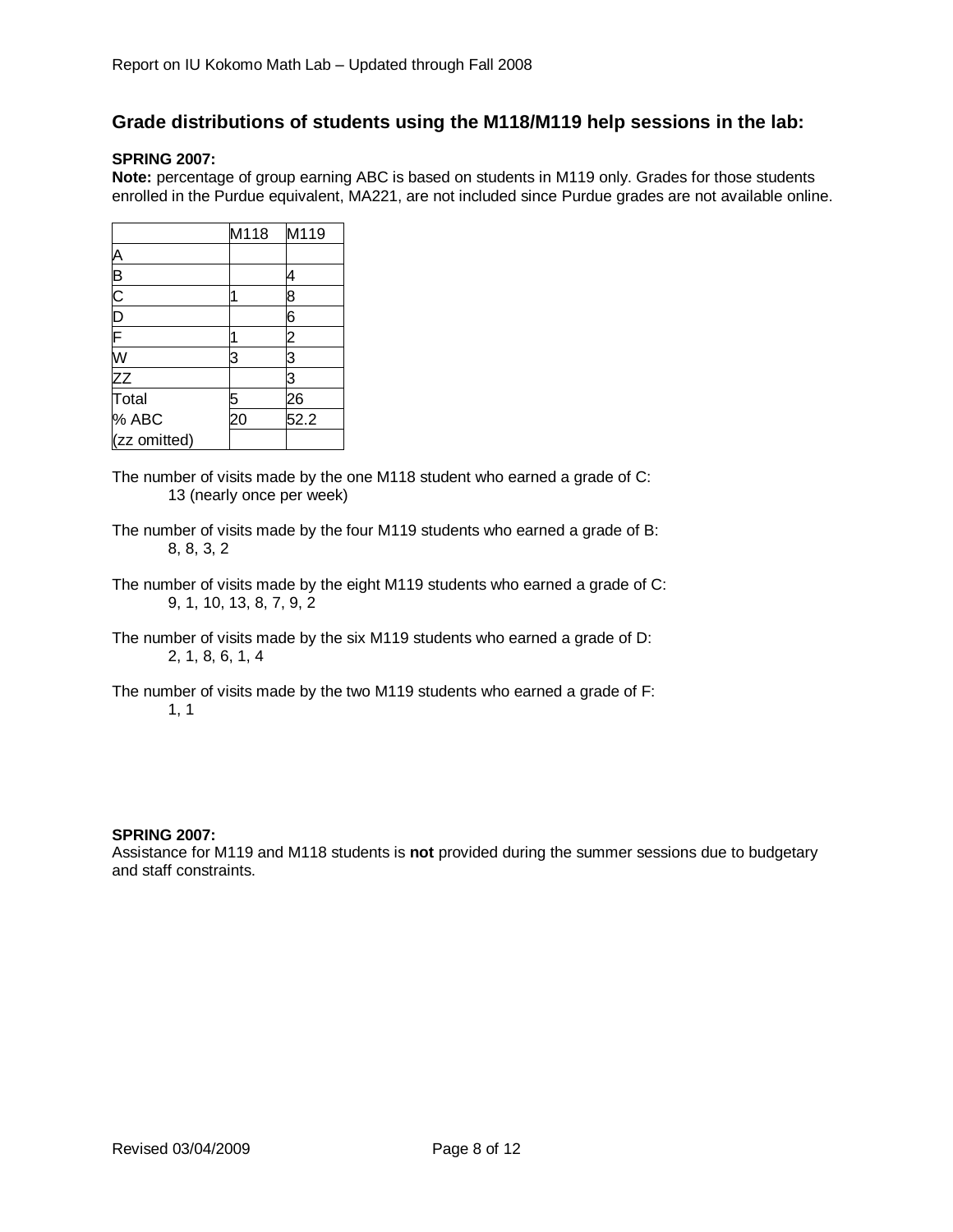#### **FALL 2007:**

**Note:** percentage of group earning ABC is based on students in M119 only. Grades for those students enrolled in the Purdue equivalent, MA221, are not included since Purdue grades are not available online. The two students who did not have the prerequisite course necessary for M119 were also excluded from the computation of the ABC rate.

|                                          | M118  | M119  |
|------------------------------------------|-------|-------|
|                                          |       | 2     |
| A<br>B<br>C<br>D<br>F<br>W<br>Z<br>Total | 6     |       |
|                                          | 4     | 3     |
|                                          |       | 3/1   |
|                                          |       |       |
|                                          |       |       |
|                                          |       | 2     |
|                                          | 13    | 21/23 |
| % ABC                                    | 76.9% | 57.1% |
| (zz omitted)                             |       |       |

Krause taught 2 sections of M118:

11 students used the lab sessions for a total of 43 visits Number of visits and grade earned for these students: 4(B),11(B-), 1( B+),15(B),1(B),4(B) 1(C),1(C), 1(C) 1(F) 3(W)

Symonds taught 1 section of M118:

2 students used the lab sessions for a total of 17 visits Number of visits and grade earned for these students: 2 (C), 15(D)

Hansen taught 1 section of M119:

4 students used the lab sessions for a total of 7 visits Number of visits and grade earned for these students:  $2(A-)$  $1 (B+),$ 1(C),

3(D), 1(D)

Widland taught 2 sections of M119:

19 students used the lab sessions for a total of 118 visits Number of visits and grade earned for these students: 3(A) 10(B),17(B),18(B+),2(B), 1(B), 1(B-), 14(C), 7(C), 19(D),  $11(D - did not have the prerequisite course)$ 1(F), 5(F) 4(ZZ), 1(ZZ), 1(W),1(W) 1(W – did not have prerequisite course),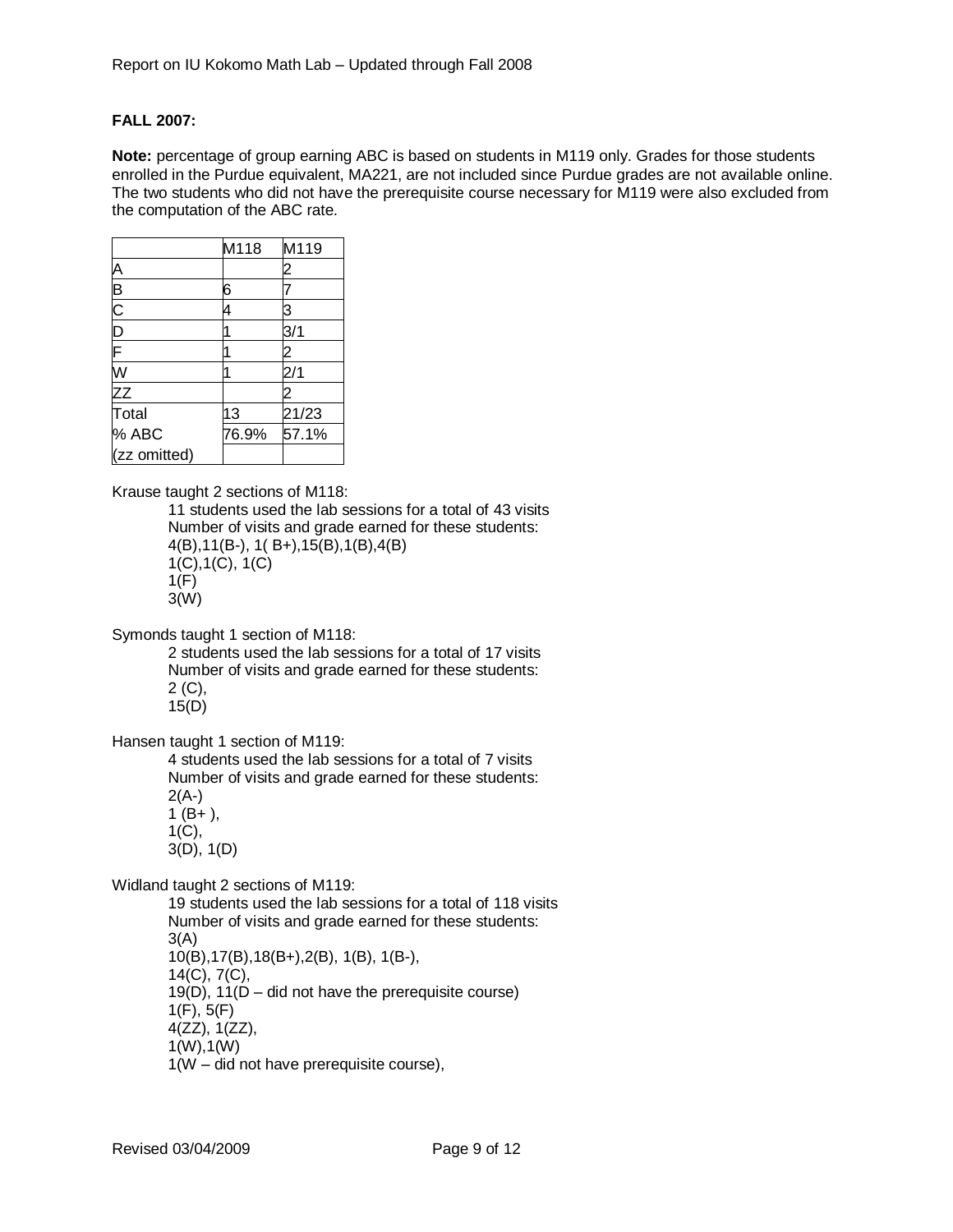### **SPRING 2008:**

**Note:** percentage of group earning ABC is based on students in M119 only. Grades for those students enrolled in the Purdue equivalent, MA221, are not included since Purdue grades are not available online. The two students who did not have the prerequisite course necessary for M119 were also excluded from the computation of the ABC rate.

|                |          | M119-              | M119 - |
|----------------|----------|--------------------|--------|
|                | $M118 -$ | GottemollerWidland |        |
|                | Krause   |                    |        |
|                |          |                    |        |
|                |          |                    |        |
|                |          |                    |        |
|                |          |                    |        |
|                |          |                    |        |
| A B C D F W ZZ |          |                    |        |
|                |          |                    |        |
| Total          | 4/6      | 5/5                | 4/5    |
| % ABC          | 66.7%    | 100%               | 80%    |
| (zz omitted)   |          |                    |        |

Krause taught 2 sections of M118:

6 students made a total of 61 visits Number of visits and grade earned for these students: 37(A+)  $2(B+)$  $2(C)$ 8(C)  $11(D)$ 

1(W)

Gottemoller taught 1 section of M119:

7 students made a total of 39 visits

Number of visits and grade earned for these students:

 $1(A)$ 13(B)

2(B)

10 (C) 8(C)

 $1(ZZ)$ 

4(ZZ)

Widland taught 2 sections of M119:

5 students made a total of 30 visits Number of visits and grade earned for these students: 16(A) 5(A) 2(B) 1(C)

6(F) – did not have prerequisite course (?) (transfer credit for Maths 125 at Ball State)

1 student from M120 visited the lab 5 times; he earned an F in the course

1 student from MA154 asked questions 3 times; grade is unknown because he is SWT

1 student asked questions once about probability exercises in a business stats class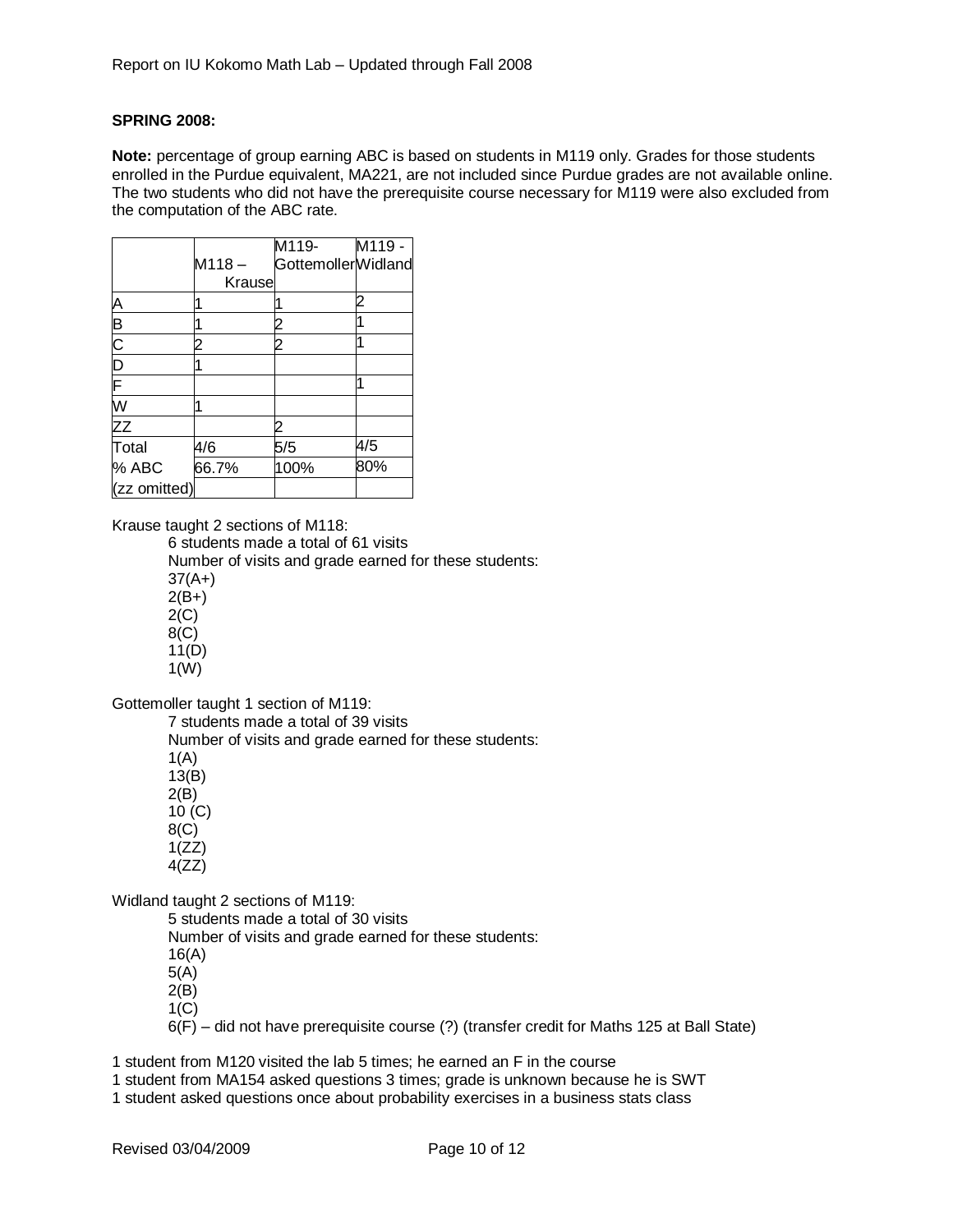#### **Fall 2008:**

**Note:** percentage of group earning ABC is based on students in M119 only. Grades for those students enrolled in the Purdue equivalent, MA221, are not included since Purdue grades are not available online.

|                       |          | M119-                                      | M118-   |
|-----------------------|----------|--------------------------------------------|---------|
|                       | $M119 -$ | Symonds                                    | Widland |
|                       | Krause   |                                            |         |
|                       |          |                                            |         |
|                       |          |                                            |         |
| A<br>B<br>C<br>D<br>F |          |                                            |         |
|                       |          |                                            |         |
|                       |          |                                            |         |
| W                     |          |                                            | 5       |
| $Z\overline{Z}$       |          | 6                                          |         |
| Total                 |          | 4 IUK /2 SWT <mark>1 IUK / 6 SWT</mark> 17 |         |
| % ABC                 | 75%      | 100%                                       | 52.9%   |
| (zz omitted)          |          |                                            |         |

Krause taught 1 section of M119:

6 students made a total of 21 visits

Number of visits and grade earned for these students:

1 student earned an A, with 5 visits

2 students earned a B, with 1, 1, visits

1 student earned a D, with 3 visits

Two students were in the Purdue programs (no grade accessible) with 8, 3 visits

Symonds taught 2 sections of M119:

7 students made a total of 16 visits Number of visits and grade earned for these students: 1 student earned a D, with 1 visit 6 students were in the Purdue programs (no grade accessible) with 1, 2, 1, 3, 6, 2, visits

#### Widland taught 3 sections of M118:

17 students made a total of 59 visits Number of visits and grade earned for these students: 1 student earned an A with 2 visits 4 students earned a B, with 8, 8, 6, 2 visits 4 students earned a C, with 4, 4, 1, 1 visits 2 students earned a D, with 5, 3 visits 1 student earned an F, with 2 visits 5 students withdrew, with 6, 2, 2, 2, 1 visits